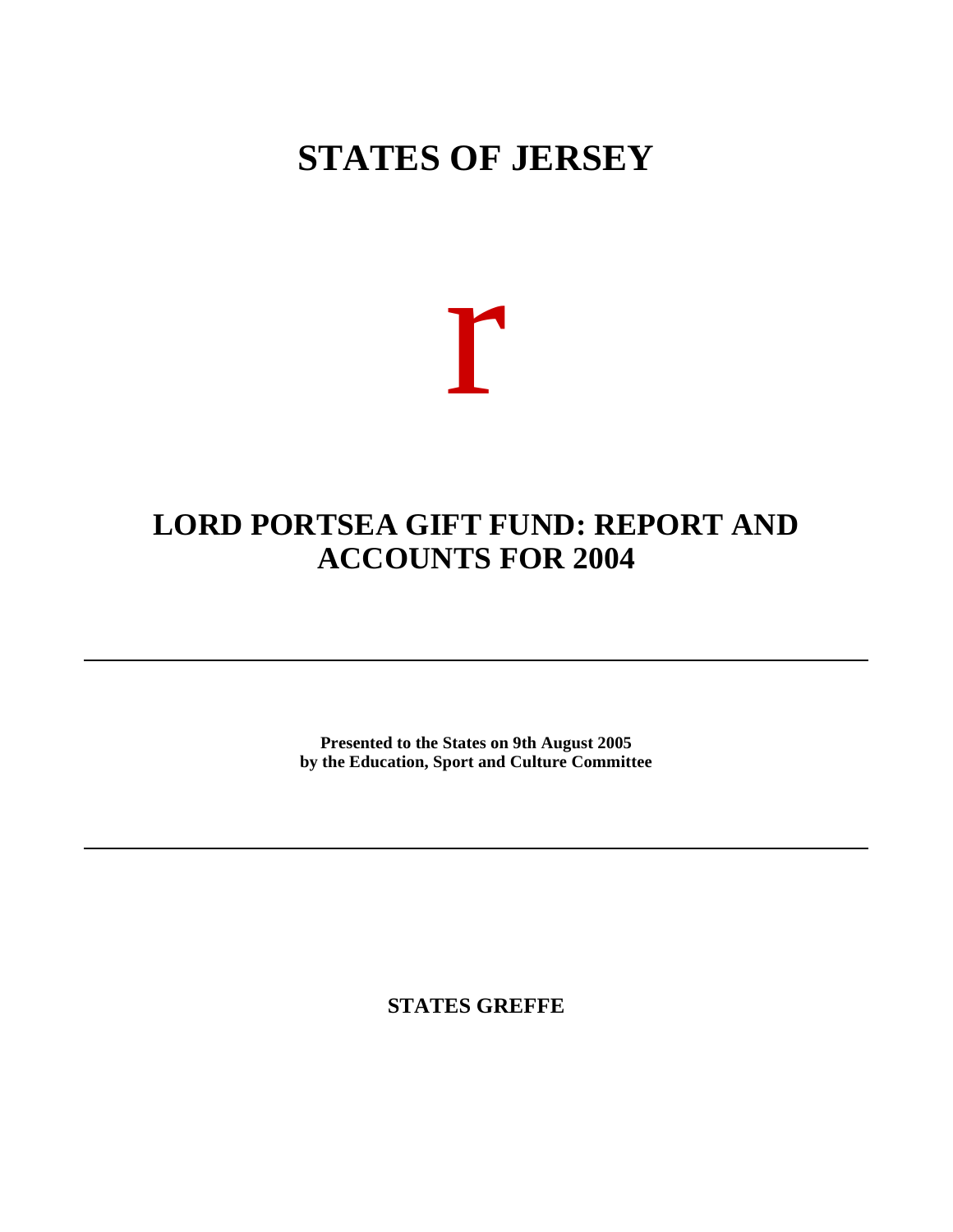#### **REPORT**

Hon. Secretary – G.G. Journeaux BSc., M.I.L.A.M. 'Augusta', 27 Le Clos Des Ormes, La Verte Rue, St. Lawrence, Jersey JE3 1JJ Tel: 01534 725744 E-mail: [christinelittler@hotmail.com](mailto:christinelittler@hotmail.com)

#### **1. Background**

 In 1957 a sum of £17,000 was bequeathed by the late Miss Albina Bertram Falle to the Royal Court and the States of Jersey in accordance with the wishes of her brother, the late Lord Portsea. The States, with the approval of the Royal Court, accepted the gift in 1968 and 3 years later, and by which time the sum had risen to £27,000, the gift was incorporated into an Act of the States of Jersey called the "Lord Portsea Gift Fund (Jersey) Act 1971". It was promulgated on 25th May 1971 and the administrators met for the first time in the same year.

 The purpose of the Fund, initially, was to help all young Jersey and Guernsey boys entering the Armed and Civil Services who were in need of financial help. Subsequent Acts have extended these conditions to include applicants of the female sex, applicants already in the Service Colleges, the Merchant Navy and the U.K. Civil Service. In 1981 eligibility for applicants was widened to include those with at least one parent who was a native of either Jersey or Guernsey. Finally the upper age limit was increased to those who had not attained the age of 30 years.

#### **2. Administration of the Fund**

 The Fund is administered on behalf of the Court and States by a delegation of 8 members, 4 of whom are serving Jurats appointed as required by the Superior Number of the Royal Court, and 4 members of the Education, Sport and Culture Committee. The President of the Education, Sport and Culture Committee, ex.officio, is chairman of the delegation.

Members of the delegation during 2004 were –

 Senator M.E. Vibert – President Education, Sport and Culture Committee Jurat P.J. de Veulle Jurat M. Rumfitt (retired 2004) Jurat J. Le Breton Jurat G. Georgelin Jurat G.J. Allo Deputy J.A. Bernstein Deputy Ms. C.F. Labey Deputy Mrs. J.A. Martin Hon. Sec G.G. Journeaux Executive Officer C. Kelleher

#### **3. Finance**

 The investment of the Capital Fund is administered by the Finance and Economics Committee with authority to make such changes as it considers necessary and expedient.

 The income may be used at the absolute discretion of the delegation to make grants within the terms of the bequest. The grants are to be made "absolute and without any conditions".

A quorum shall consist of 5 members of the delegation of which at least two shall be Jurats and 2 members of the Education, Sport and Culture Committee.

The terms may be amended from time to time at the initiative of the Education Committee, and if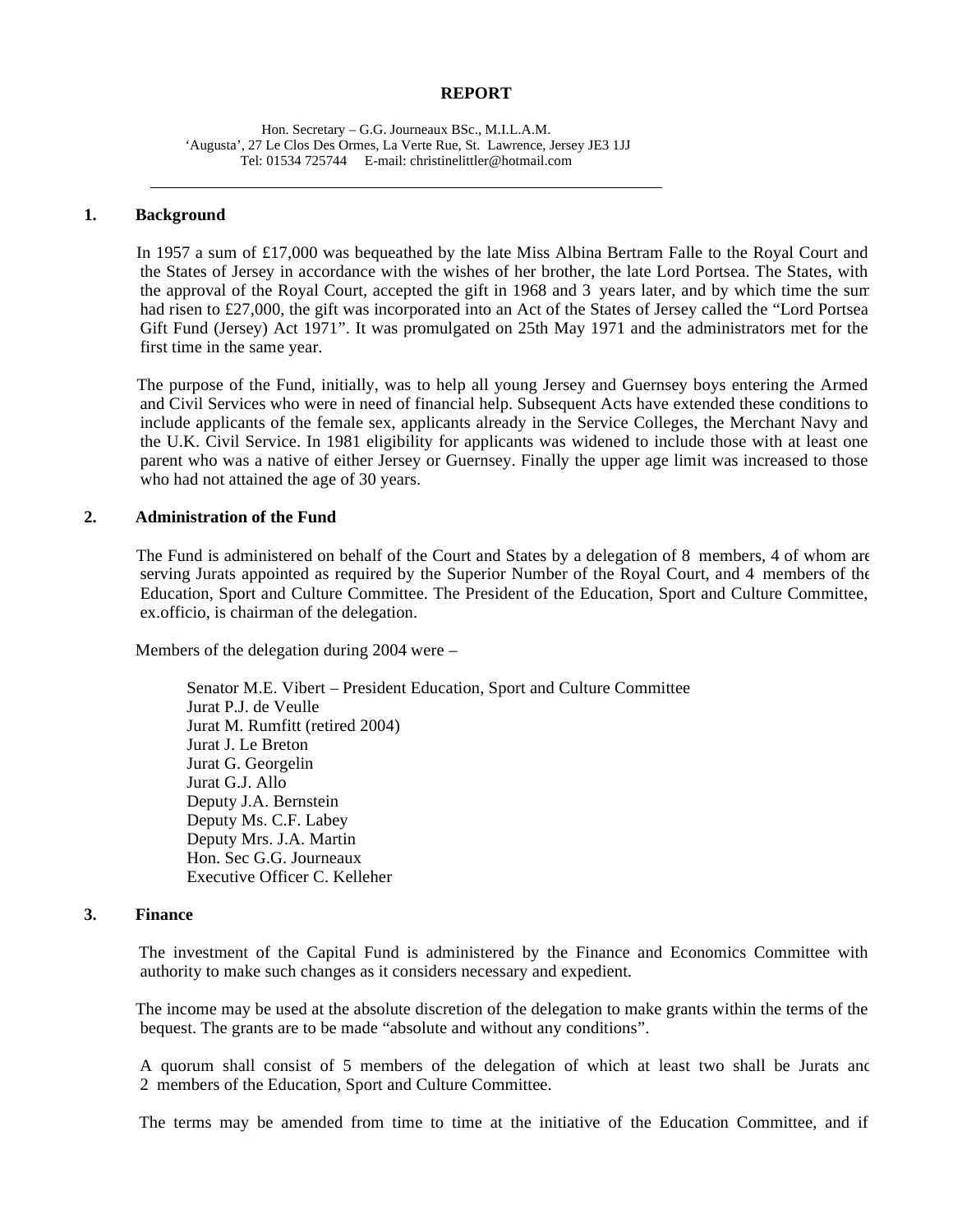approved by the Royal Court, may be incorporated as the adoption of the Education, Sport and Culture Committee's proposals by the States Assembly.

#### **4. Funds available**

As at 31st December 2004 –

| £201,916 |
|----------|
| £97,583  |
| £18,294  |
|          |

#### **5. Awards**

There were 5 awards made during 2004 for a total of £11,800.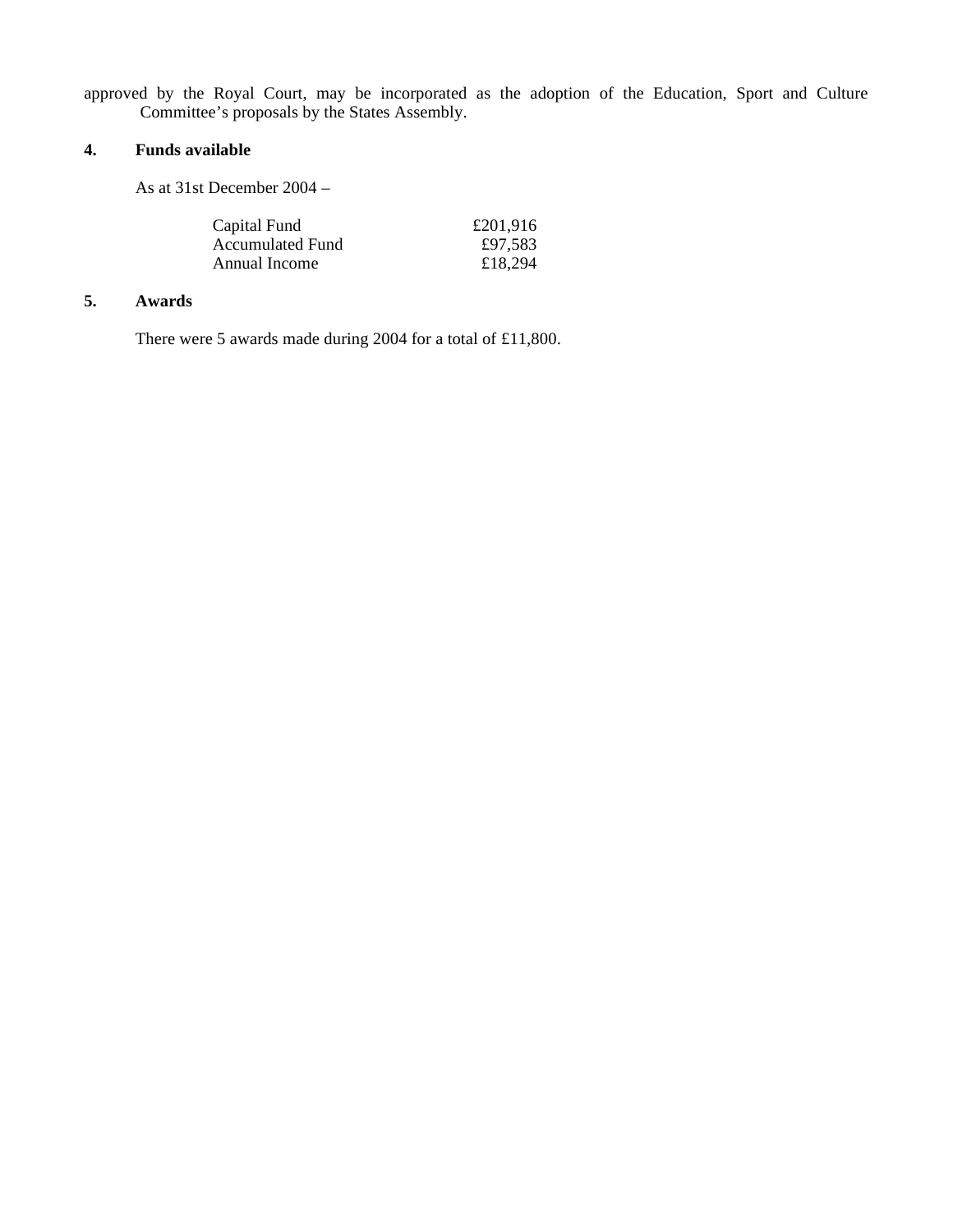#### **LORD PORTSEA GIFT FUND RECEIPTS AND PAYMENTS ACCOUNT FOR THE YEAR ENDING 31ST DECEMBER 2004**

| 2003                      |                                                    | 2004                      |          |
|---------------------------|----------------------------------------------------|---------------------------|----------|
| $\pmb{\mathfrak{L}}$      |                                                    | £                         |          |
|                           | <b>RECEIPTS</b>                                    |                           |          |
| 11,238                    | Investment Income                                  | 11,238                    |          |
| 6,323                     | <b>Bank Interest</b>                               | 7,056                     |          |
| 17,561                    |                                                    |                           | 18,294   |
|                           | <b>PAYMENTS</b>                                    |                           |          |
| 11,155                    | Grants and Gifts                                   | 11,836                    |          |
| 214                       | Administration                                     | 183                       |          |
|                           |                                                    |                           | 12,019   |
| £6,192                    | Surplus/(Deficit) for the Year                     |                           | £6,275   |
| $\pmb{\mathfrak{X}}$      | <b>FUNDS EMPLOYED</b><br>Capital                   | $\pmb{\mathfrak{L}}$      | £        |
| 201,916                   | Balance at 31st December 2004                      |                           | 201,916  |
|                           |                                                    |                           |          |
|                           | <b>Accumulated Fund</b>                            |                           |          |
| 85,116                    | Balance at 1st January, 2004                       | 91,308                    |          |
| $\boldsymbol{0}$<br>6,192 | <b>Transfer to Capital</b><br>Surplus for the year | $\boldsymbol{0}$<br>6,275 |          |
| 91,308                    |                                                    |                           | 97,583   |
| £293,224                  |                                                    |                           | £299,499 |
|                           | <b>REPRESENTED BY:</b>                             |                           |          |
| 136,113                   | Investments (See Note 1)                           |                           | 136,113  |
|                           | <b>Current Assets:</b>                             |                           |          |